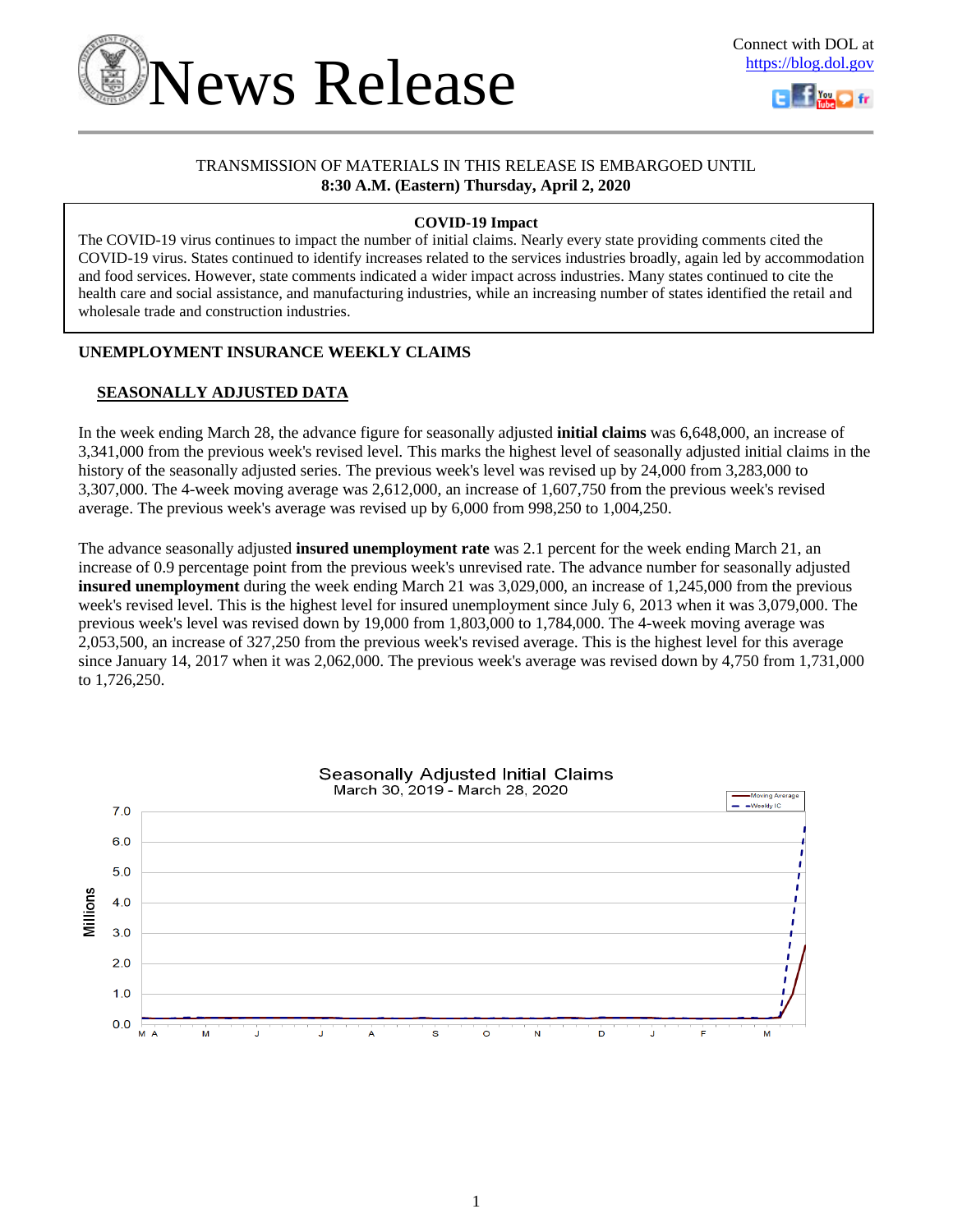

### **UNADJUSTED DATA**

The advance number of actual initial claims under state programs, unadjusted, totaled 5,823,917 in the week ending March 28, an increase of 2,903,757 (or 99.4 percent) from the previous week. The seasonal factors had expected a decrease of 23,150 (or -0.8 percent) from the previous week. There were 183,775 initial claims in the comparable week in 2019.

The advance unadjusted insured unemployment rate was 2.3 percent during the week ending March 21, an increase of 0.9 percentage point from the prior week. The advance unadjusted number for persons claiming UI benefits in state programs totaled 3,383,382, an increase of 1,308,646 (or 63.1 percent) from the preceding week. The seasonal factors had expected a decrease of 82,062 (or -4.0 percent) from the previous week. A year earlier the rate was 1.3 percent and the volume was 1,908,355.



**Not Seasonally Adjusted Initial Claims**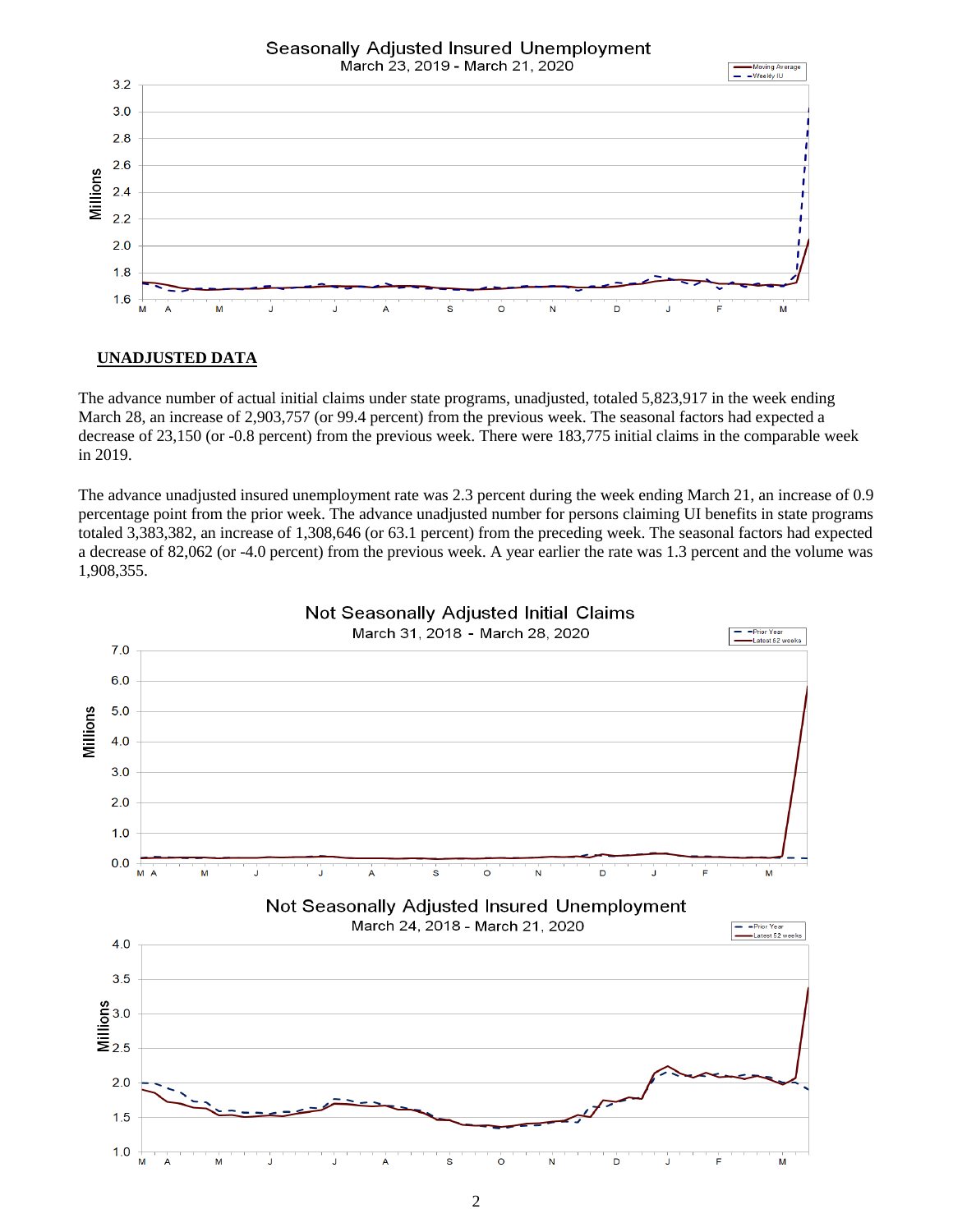The total number of people claiming benefits in all programs for the week ending March 14 was 2,105,219, an increase of 98,832 from the previous week. There were 2,040,256 persons claiming benefits in all programs in the comparable week in 2019.

No state was triggered "on" the Extended Benefits program during the week ending March 14.

Initial claims for UI benefits filed by former Federal civilian employees totaled 1,282 in the week ending March 21, an increase of 709 from the prior week. There were 897 initial claims filed by newly discharged veterans, an increase of 461 from the preceding week.

There were 9,792 former Federal civilian employees claiming UI benefits for the week ending March 14, an increase of 148 from the previous week. Newly discharged veterans claiming benefits totaled 5,591, an increase of 384 from the prior week.

The highest insured unemployment rates in the week ending March 14 were in Alaska (2.8), Connecticut (2.7), New Jersey (2.6), California (2.4), Massachusetts (2.3), Minnesota (2.3), Rhode Island (2.3), Montana (2.2), Pennsylvania (2.2), Illinois (2.1), and West Virginia (2.1).

All states reported increases in initial claims for the week ending March 21. The largest increases were in Pennsylvania (+362,012), Ohio (+189,263), Massachusetts (+141,003), Texas (+139,250), and California (+128,727), while the smallest increases were in the Virgin Islands (+79), South Dakota (+1,571), West Virginia (+2,671), Vermont (+3,125), and Wyoming (+3,136).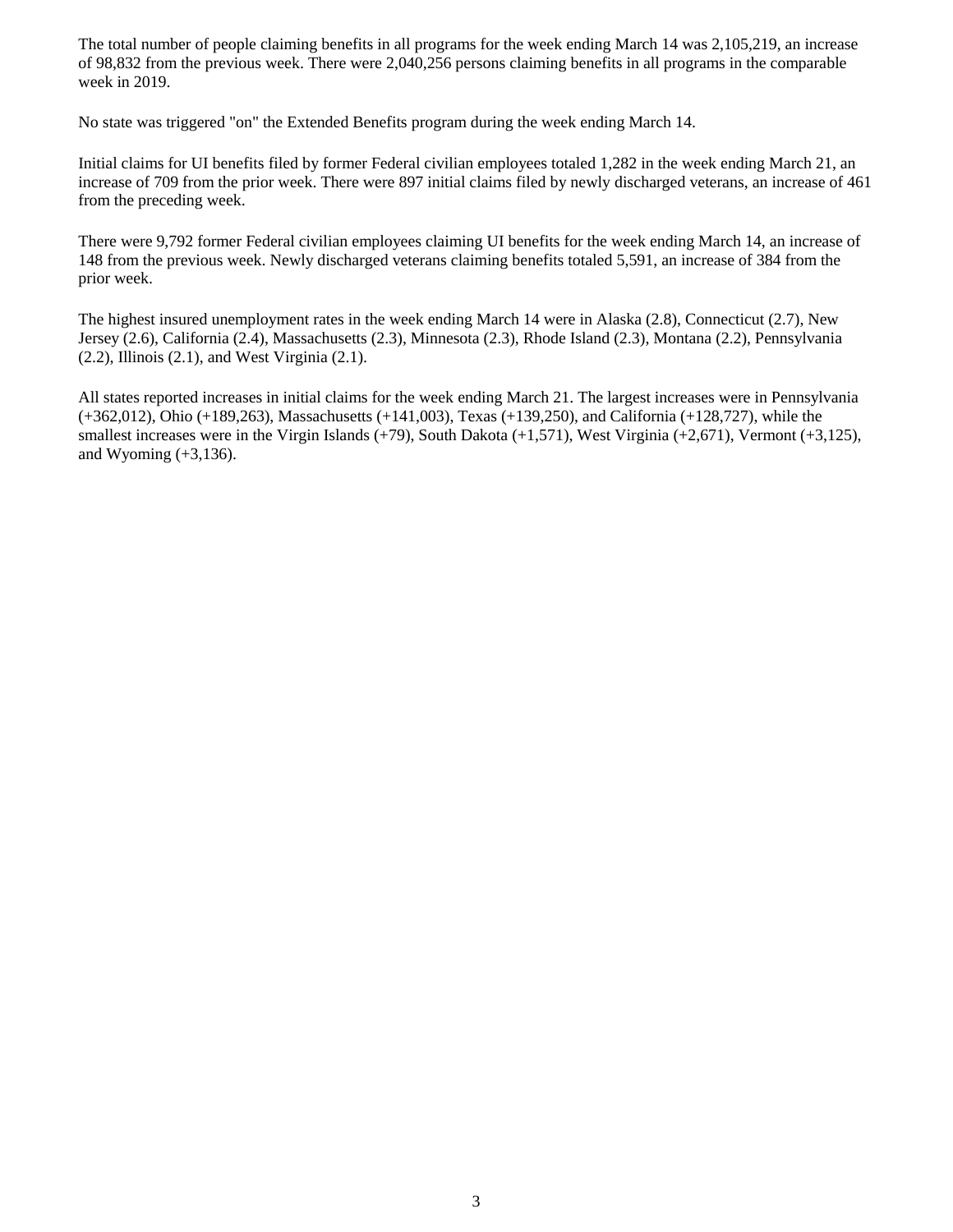### UNEMPLOYMENT INSURANCE DATA FOR REGULAR STATE PROGRAMS

| <b>WEEK ENDING</b>                           | March 28  | March 21  | <b>Change</b> | March 14  | Prior Year <sup>1</sup> |
|----------------------------------------------|-----------|-----------|---------------|-----------|-------------------------|
| Initial Claims (SA)                          | 6,648,000 | 3,307,000 | $+3,341,000$  | 282,000   | 211,000                 |
| Initial Claims (NSA)                         | 5,823,917 | 2,920,160 | $+2,903,757$  | 251,416   | 183,775                 |
| 4-Wk Moving Average (SA)                     | 2,612,000 | 1,004,250 | $+1,607,750$  | 232,500   | 217,250                 |
| <b>WEEK ENDING</b>                           | March 21  | March 14  | <b>Change</b> | March 7   | Prior Year <sup>1</sup> |
| Insured Unemployment (SA)                    | 3,029,000 | 1,784,000 | $+1,245,000$  | 1,702,000 | 1,719,000               |
| Insured Unemployment (NSA)                   | 3,383,382 | 2,074,736 | $+1,308,646$  | 1,977,272 | 1,908,355               |
| 4-Wk Moving Average (SA)                     | 2,053,500 | 1,726,250 | $+327,250$    | 1,703,500 | 1,728,750               |
| Insured Unemployment Rate $(SA)^2$           | 2.1%      | 1.2%      | $+0.9$        | 1.2%      | 1.2%                    |
| Insured Unemployment Rate (NSA) <sup>2</sup> | 2.3%      | 1.4%      | $+0.9$        | 1.4%      | 1.3%                    |

### INITIAL CLAIMS FILED IN FEDERAL PROGRAMS (UNADJUSTED)

| <b>WEEK ENDING</b>              | March 21 | <b>March 14</b> | <b>Change</b> | Prior Year <sup>1</sup> |
|---------------------------------|----------|-----------------|---------------|-------------------------|
| Federal Employees (UCFE)        | 1.282    | 573             | $+709$        | 602                     |
| Newly Discharged Veterans (UCX) | 897      | 436             | $+461$        | 480                     |

### PERSONS CLAIMING UI BENEFITS IN ALL PROGRAMS (UNADJUSTED)

| March 14  | <b>March</b> 7 | <b>Change</b> | <b>Prior Year</b> <sup>1</sup> |
|-----------|----------------|---------------|--------------------------------|
| 2,071,070 | 1,973,584      | $+97,486$     | 2,006,493                      |
| 9.792     | 9.644          | $+148$        | 11,079                         |
| 5,591     | 5.207          | $+384$        | 6,068                          |
| $\theta$  |                |               | $\theta$                       |
| 5,901     | 5,584          | $+317$        | 5,854                          |
| 12,865    | 12,368         | $+497$        | 10,762                         |
| 2,105,219 | 2,006,387      | $+98,832$     | 2,040,256                      |
|           |                |               |                                |

### FOOTNOTES

SA - Seasonally Adjusted Data, NSA - Not Seasonally Adjusted Data

- 1. Prior year is comparable to most recent data.
- 2. Most recent week used covered employment of 145,230,691 as denominator.
- 3. Information on the EB program can be found here: **EB Program information**
- 4. Some states maintain additional benefit programs for those claimants who exhaust regular benefits, and when applicable, extended benefits. Information on states that participate, and the extent of benefits paid, can be found starting on page 4-4 of this link: [Extensions and Special Programs PDF](https://oui.doleta.gov/unemploy/pdf/uilawcompar/2019/special.pdf#page=4)
- 5. Information on STC/Worksharing can be found starting on page 4-8 of the following link: [Extensions and Special Programs](https://oui.doleta.gov/unemploy/pdf/uilawcompar/2019/special.pdf#page=8) [PDF](https://oui.doleta.gov/unemploy/pdf/uilawcompar/2019/special.pdf#page=8)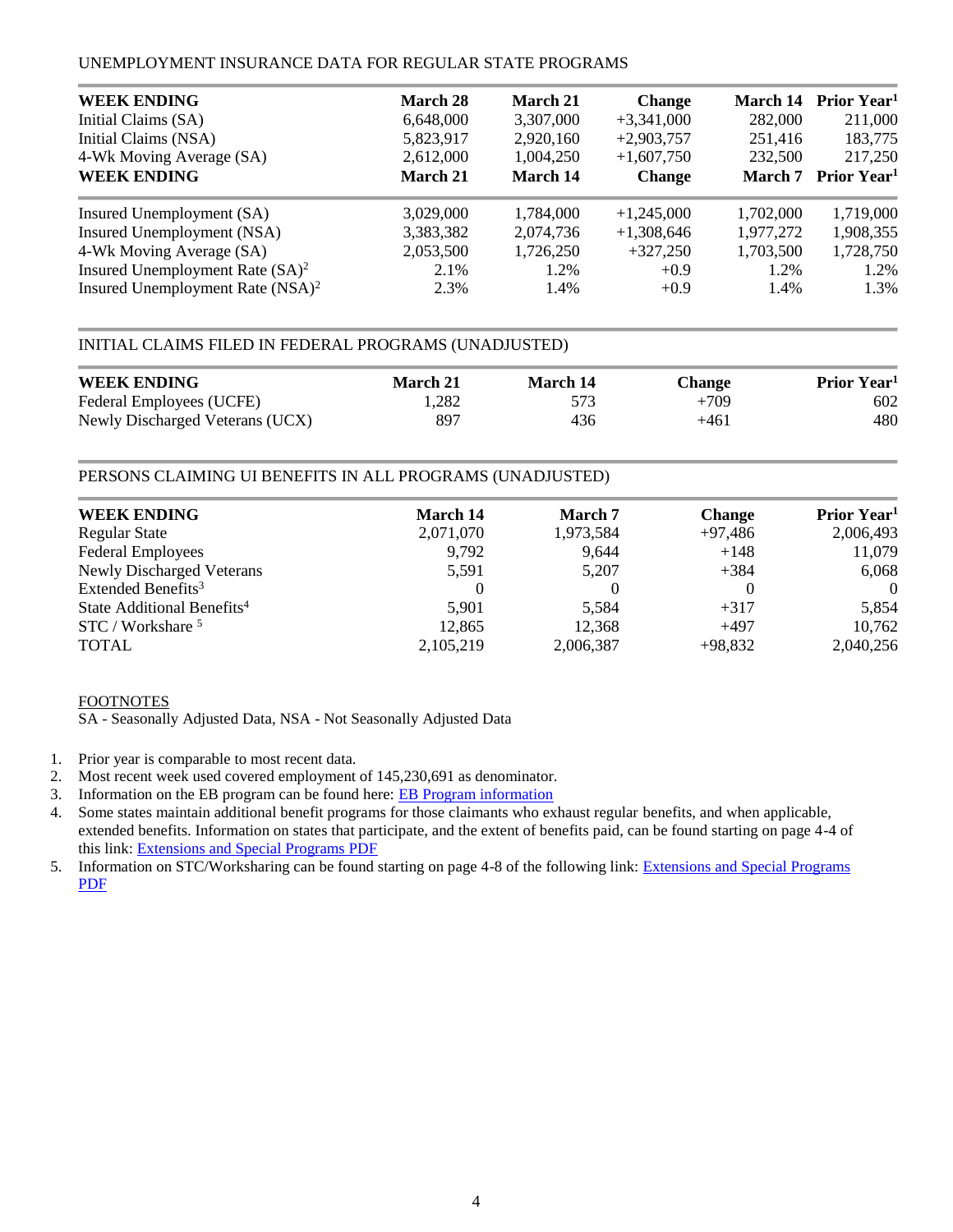# Advance State Claims - Not Seasonally Adjusted

|                      |           | Initial Claims Filed During Week Ended March 28 |           | Insured Unemployment For Week Ended March 21 |           |           |  |  |
|----------------------|-----------|-------------------------------------------------|-----------|----------------------------------------------|-----------|-----------|--|--|
| <b>STATE</b>         | Advance   | Prior Wk                                        | Change    | Advance                                      | Prior Wk  | Change    |  |  |
| Alabama              | 80,186    | 10,892                                          | 69,294    | 12,618                                       | 12,487    | 131       |  |  |
| Alaska               | 14,523    | 7,847                                           | 6,676     | 11,028                                       | 8,512     | 2,516     |  |  |
| Arizona              | 89,064    | 29,348                                          | 59,716    | 23,761                                       | 18,108    | 5,653     |  |  |
| Arkansas             | 26,944    | 9,275                                           | 17,669    | 14,733                                       | 10,988    | 3,745     |  |  |
| California*          | 878,727   | 186,333                                         | 692,394   | 382,466                                      | 421,912   | $-39,446$ |  |  |
| Colorado             | 60,784    | 19,774                                          | 41,010    | 22,395                                       | 21,309    | 1,086     |  |  |
| Connecticut          | 33,182    | 25,100                                          | 8,082     | 82,176                                       | 44,194    | 37,982    |  |  |
| Delaware             | 18,987    | 10,776                                          | 8,211     | 12,172                                       | 5,297     | 6,875     |  |  |
| District of Columbia | 14,868    | 14,462                                          | 406       | 16,354                                       | 7,378     | 8,976     |  |  |
| Florida              | 227,000   | 74,313                                          | 152,687   | 30,445                                       | 33,728    | $-3,283$  |  |  |
| Georgia              | 132,386   | 12,140                                          | 120,246   | 107,001                                      | 27,507    | 79,494    |  |  |
| Hawaii               | 48,861    | 8,815                                           | 40,046    | 11,183                                       | 6,426     | 4,757     |  |  |
| Idaho                | 32,240    | 13,586                                          | 18,654    | 15,085                                       | 7,869     | 7,216     |  |  |
| Illinois             | 178,133   | 114,114                                         | 64,019    | 132,838                                      | 125,437   | 7,401     |  |  |
| Indiana              | 146,243   | 59,755                                          | 86,488    | 30,865                                       | 20,778    | 10,087    |  |  |
| Iowa                 | 58,453    | 40,952                                          | 17,501    | 54,461                                       | 26,496    | 27,965    |  |  |
| Kansas               | 54,739    | 23,563                                          | 31,176    | 17,545                                       | 9,973     | 7,572     |  |  |
| Kentucky             | 112,726   | 49,023                                          | 63,703    | 23,817                                       | 22,328    | 1,489     |  |  |
|                      |           |                                                 |           |                                              |           |           |  |  |
| Louisiana            | 97,830    | 72,438                                          | 25,392    | 55,602                                       | 14,143    | 41,459    |  |  |
| Maine                | 23,535    | 21,459                                          | 2,076     | 21,783                                       | 8,703     | 13,080    |  |  |
| Maryland             | 83,536    | 42,981                                          | 40,555    | 47,225                                       | 26,467    | 20,758    |  |  |
| Massachusetts        | 181,062   | 148,452                                         | 32,610    | 182,023                                      | 83,127    | 98,896    |  |  |
| Michigan             | 311,086   | 128,006                                         | 183,080   | 90,359                                       | 75,075    | 15,284    |  |  |
| Minnesota            | 109,896   | 115,773                                         | $-5,877$  | 165,877                                      | 66,787    | 99,090    |  |  |
| Mississippi          | 30,946    | 5,519                                           | 25,427    | 8,294                                        | 6,667     | 1,627     |  |  |
| Missouri             | 96,734    | 42,246                                          | 54,488    | 48,699                                       | 21,538    | 27,161    |  |  |
| Montana              | 19,540    | 15,349                                          | 4,191     | 19,469                                       | 9,818     | 9,651     |  |  |
| Nebraska             | 24,572    | 15,700                                          | 8,872     | 6,192                                        | 4,859     | 1,333     |  |  |
| Nevada               | 71,419    | 92,298                                          | $-20,879$ | 57,253                                       | 19,822    | 37,431    |  |  |
| New Hampshire        | 27,454    | 29,379                                          | $-1925$   | 27,624                                       | 4,024     | 23,600    |  |  |
| New Jersey           | 205,515   | 115,815                                         | 89,700    | 158,254                                      | 105,840   | 52,414    |  |  |
| New Mexico           | 28,182    | 18,105                                          | 10,077    | 20,953                                       | 9,288     | 11,665    |  |  |
| New York             | 366,403   | 79,999                                          | 286,404   | 316,791                                      | 167,214   | 149,577   |  |  |
| North Carolina       | 170,881   | 94,083                                          | 76,798    | 73,597                                       | 20,652    | 52,945    |  |  |
| North Dakota         | 12,591    | 5,662                                           | 6,929     | 9,640                                        | 6,169     | 3,471     |  |  |
| Ohio                 | 272,129   | 196,309                                         | 75,820    | 213,288                                      | 68,323    | 144,965   |  |  |
| Oklahoma             | 44,970    | 21,926                                          | 23,044    | 24,519                                       | 16,854    | 7,665     |  |  |
| Oregon               | 42,502    | 30,054                                          | 12,448    | 63,829                                       | 30,523    | 33,306    |  |  |
| Pennsylvania*        | 405,880   | 377,451                                         | 28,429    | 136,519                                      | 128,029   | 8,490     |  |  |
| Puerto Rico          | 45,218    | 20,148                                          | 25,070    | 16,787                                       | 15,239    | 1,548     |  |  |
| Rhode Island         | 28,067    | 35,847                                          | $-7,780$  | 32,200                                       | 10,857    | 21,343    |  |  |
| South Carolina       | 64,856    | 31,826                                          | 33,030    | 29,656                                       | 15,111    | 14,545    |  |  |
| South Dakota         | 6,645     | 1,761                                           | 4884      | 3,434                                        | 2,674     | 760       |  |  |
| Tennessee            | 94,492    | 38,077                                          | 56,415    | 36,300                                       | 18,350    | 17,950    |  |  |
| Texas                | 275,597   | 155,426                                         | 120,171   | 144,542                                      | 126,427   | 18,115    |  |  |
|                      |           |                                                 |           |                                              |           |           |  |  |
| Utah                 | 28,560    | 19,690                                          | 8,870     | 23,245                                       | 10,826    | 12,419    |  |  |
| Vermont              | 14,443    | 3,784                                           | 10,659    | 14,136                                       | 4,810     | 9,326     |  |  |
| Virgin Islands       | 160       | 123                                             | 37        | 514                                          | 584       | $-70$     |  |  |
| Virginia             | 114,104   | 46,277                                          | 67,827    | 42,200                                       | 21,628    | 20,572    |  |  |
| Washington           | 187,501   | 129,909                                         | 57,592    | 161,868                                      | 62,623    | 99,245    |  |  |
| West Virginia        | 14,166    | 3,536                                           | 10,630    | 24,086                                       | 14,154    | 9,932     |  |  |
| Wisconsin            | 110,724   | 51,031                                          | 59,693    | 100,410                                      | 43,607    | 56,803    |  |  |
| Wyoming              | 4,675     | 3,653                                           | 1,022     | 5,271                                        | 3,197     | 2,074     |  |  |
| <b>US</b> Total      | 5,823,917 | 2,920,160                                       | 2,903,757 | 3,383,382                                    | 2,074,736 | 1,308,646 |  |  |

Note: Advance claims are not directly comparable to claims reported in prior weeks. Advance claims are reported by the state liable for paying the unemployment compensation, whereas previous weeks reported claims reflect claimants by state of residence. In addition, claims reported as "workshare equivalent" in the previous week are added to the advance claims as a proxy for the current week's "workshare equivalent" activity.

\*Denotes state estimate.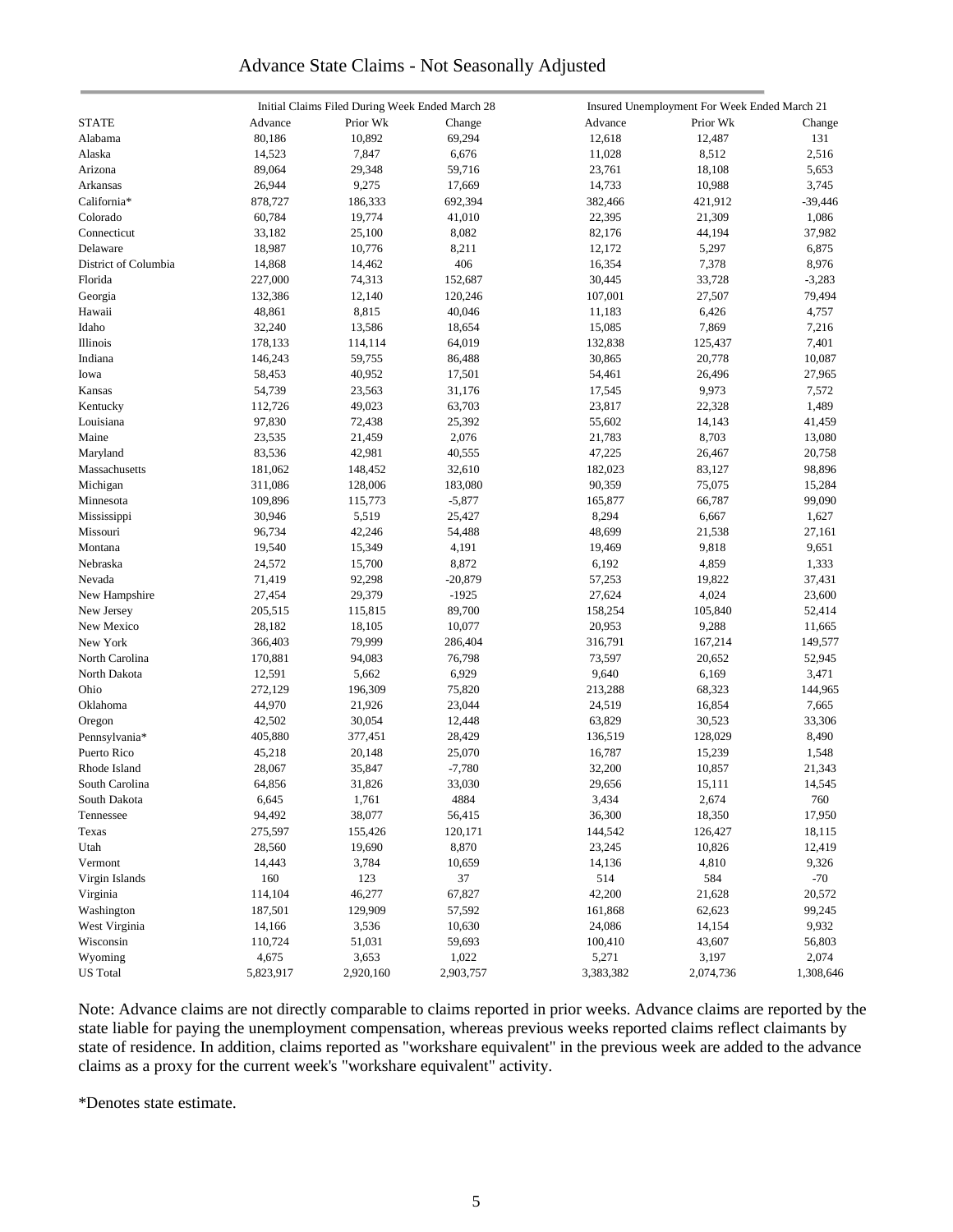# Seasonally Adjusted US Weekly UI Claims (in thousands)

|                    |                | Change           |          |                | Change                      |          |            |
|--------------------|----------------|------------------|----------|----------------|-----------------------------|----------|------------|
|                    |                | from             |          |                | from                        |          |            |
|                    | <b>Initial</b> | <b>Prior</b>     | 4-Week   | <b>Insured</b> | <b>Prior</b>                | 4-Week   |            |
| <b>Week Ending</b> | Claims         | Week             | Average  | Unemployment   | Week                        | Average  | <b>IUR</b> |
| March 23, 2019     | 215            | $-4$             | 219.50   | 1,719          | $-13$                       | 1,728.75 | 1.2        |
| March 30, 2019     | 211            | $-4$             | 217.25   | 1,705          | $-14$                       | 1,722.50 | 1.2        |
| April 6, 2019      | 203            | $\mbox{-}8$      | 212.00   | 1,667          | $-38$                       | 1,705.75 | 1.2        |
| April 13, 2019     | 203            | $\boldsymbol{0}$ | 208.00   | 1,659          | $\text{-}8$                 | 1,687.50 | 1.2        |
| April 20, 2019     | 226            | 23               | 210.75   | 1,682          | 23                          | 1,678.25 | 1.2        |
| April 27, 2019     | 230            | 4                | 215.50   | 1,684          | $\sqrt{2}$                  | 1,673.00 | 1.2        |
| May 4, 2019        | 225            | $-5$             | 221.00   | 1,678          | $-6$                        | 1,675.75 | 1.2        |
| May 11, 2019       | 217            | $\mbox{-}8$      | 224.50   | 1,683          | 5                           | 1,681.75 | 1.2        |
| May 18, 2019       | 213            | $-4$             | 221.25   | 1,675          | $\text{-}8$                 | 1,680.00 | 1.2        |
| May 25, 2019       | 218            | 5                | 218.25   | 1,695          | $20\,$                      | 1,682.75 | 1.2        |
| June 1, 2019       | 220            | $\overline{c}$   | 217.00   | 1,700          | $\sqrt{5}$                  | 1,688.25 | 1.2        |
| June 8, 2019       | 220            | $\boldsymbol{0}$ | 217.75   | 1,677          | $-23$                       | 1,686.75 | 1.2        |
| June 15, 2019      | 219            | $-1$             | 219.25   | 1,692          | 15                          | 1,691.00 | 1.2        |
| June 22, 2019      | 224            | 5                | 220.75   | 1,699          | $\tau$                      | 1,692.00 | 1.2        |
| June 29, 2019      | 222            | $-2$             | 221.25   | 1,717          | 18                          | 1,696.25 | 1.2        |
| July 6, 2019       | 211            | $-11$            | 219.00   | 1,694          | $-23$                       | 1,700.50 | 1.2        |
| July 13, 2019      | 217            | 6                | 218.50   | 1,682          | $-12$                       | 1,698.00 | 1.2        |
| July 20, 2019      | 211            | $-6$             | 215.25   | 1,699          | $17\,$                      | 1,698.00 | 1.2        |
| July 27, 2019      | 216            | 5                | 213.75   | 1,692          | $^{\rm -7}$                 | 1,691.75 | 1.2        |
| August 3, 2019     | 214            | $-2$             | 214.50   | 1,719          | $27\,$                      | 1,698.00 | 1.2        |
| August 10, 2019    | 218            | 4                | 214.75   | 1,687          | $-32$                       | 1,699.25 | 1.2        |
| August 17, 2019    | 215            | $-3$             | 215.75   | 1,699          | 12                          | 1,699.25 | 1.2        |
| August 24, 2019    | 215            | $\boldsymbol{0}$ | 215.50   | 1,683          | $-16$                       | 1,697.00 | 1.2        |
| August 31, 2019    | 219            | $\overline{4}$   | 216.75   | 1,683          | $\boldsymbol{0}$            | 1,688.00 | 1.2        |
| September 7, 2019  | 208            | $-11$            | 214.25   | 1,675          | $\text{-}8$                 | 1,685.00 | 1.2        |
| September 14, 2019 | 211            | 3                | 213.25   | 1,672          | $-3$                        | 1,678.25 | 1.2        |
| September 21, 2019 | 215            | 4                | 213.25   | 1,667          | $-5$                        | 1,674.25 | $1.2\,$    |
| September 28, 2019 | 218            | 3                | 213.00   | 1,698          | 31                          | 1,678.00 | 1.2        |
| October 5, 2019    | 212            | $-6$             | 214.00   | 1,689          | $-9$                        | 1,681.50 | 1.2        |
| October 12, 2019   | 218            | 6                | 215.75   | 1,691          | $\sqrt{2}$                  | 1,686.25 | 1.2        |
| October 19, 2019   | 213            | $-5$             | 215.25   | 1,700          | $\overline{9}$              | 1,694.50 | 1.2        |
| October 26, 2019   | 217            | 4                | 215.00   | 1,695          | $-5$                        | 1,693.75 | 1.2        |
| November 2, 2019   | 212            | $-5$             | 215.00   | 1,702          | 7                           | 1,697.00 | 1.2        |
| November 9, 2019   | 222            | 10               | 216.00   | 1,697          | $-5$                        | 1,698.50 | 1.2        |
| November 16, 2019  | 223            | $\,1$            | 218.50   | 1,665          | $-32$                       | 1,689.75 | 1.2        |
| November 23, 2019  | 211            | $-12$            | 217.00   | 1,697          | 32                          | 1,690.25 | 1.2        |
| November 30, 2019  | 206            | $-5$             | 215.50   | 1,700          | $\ensuremath{\mathfrak{Z}}$ | 1,689.75 | 1.2        |
| December 7, 2019   | 237            | 31               | 219.25   | 1,725          | 25                          | 1,696.75 | 1.2        |
| December 14, 2019  | 229            | $\text{-}8$      | 220.75   | 1,716          | $-9$                        | 1,709.50 | 1.2        |
| December 21, 2019  | 218            | $-11$            | 222.50   | 1,728          | 12                          | 1,717.25 | 1.2        |
| December 28, 2019  | 220            |                  | 226.00   | 1,775          | $47\,$                      | 1,736.00 | 1.2        |
|                    |                | $\overline{c}$   |          |                |                             |          |            |
| January 4, 2020    | 212            | $\text{-}8$      | 219.75   | 1,759          | $-16$                       | 1,744.50 | 1.2        |
| January 11, 2020   | 207            | $-5$             | 214.25   | 1,735          | $-24$                       | 1,749.25 | 1.2        |
| January 18, 2020   | 220            | 13               | 214.75   | 1,704          | $-31$                       | 1,743.25 | 1.2        |
| January 25, 2020   | 212            | $\text{-}8$      | 212.75   | 1,753          | 49                          | 1,737.75 | 1.2        |
| February 1, 2020   | 201            | $-11$            | 210.00   | 1,678          | $-75$                       | 1,717.50 | 1.2        |
| February 8, 2020   | 204            | 3                | 209.25   | 1,729          | 51                          | 1,716.00 | 1.2        |
| February 15, 2020  | 215            | 11               | 208.00   | 1,693          | $-36$                       | 1,713.25 | 1.2        |
| February 22, 2020  | 220            | 5                | 210.00   | 1,720          | 27                          | 1,705.00 | 1.2        |
| February 29, 2020  | 217            | $-3$             | 214.00   | 1,699          | $-21$                       | 1,710.25 | 1.2        |
| March 7, 2020      | 211            | $-6$             | 215.75   | 1,702          | 3                           | 1,703.50 | 1.2        |
| March 14, 2020     | 282            | $71\,$           | 232.50   | 1,784          | $82\,$                      | 1,726.25 | 1.2        |
| March 21, 2020     | 3,307          | 3,025            | 1,004.25 | 3,029          | 1,245                       | 2,053.50 | 2.1        |
| March 28, 2020     | 6,648          | 3,341            | 2,612.00 |                |                             |          |            |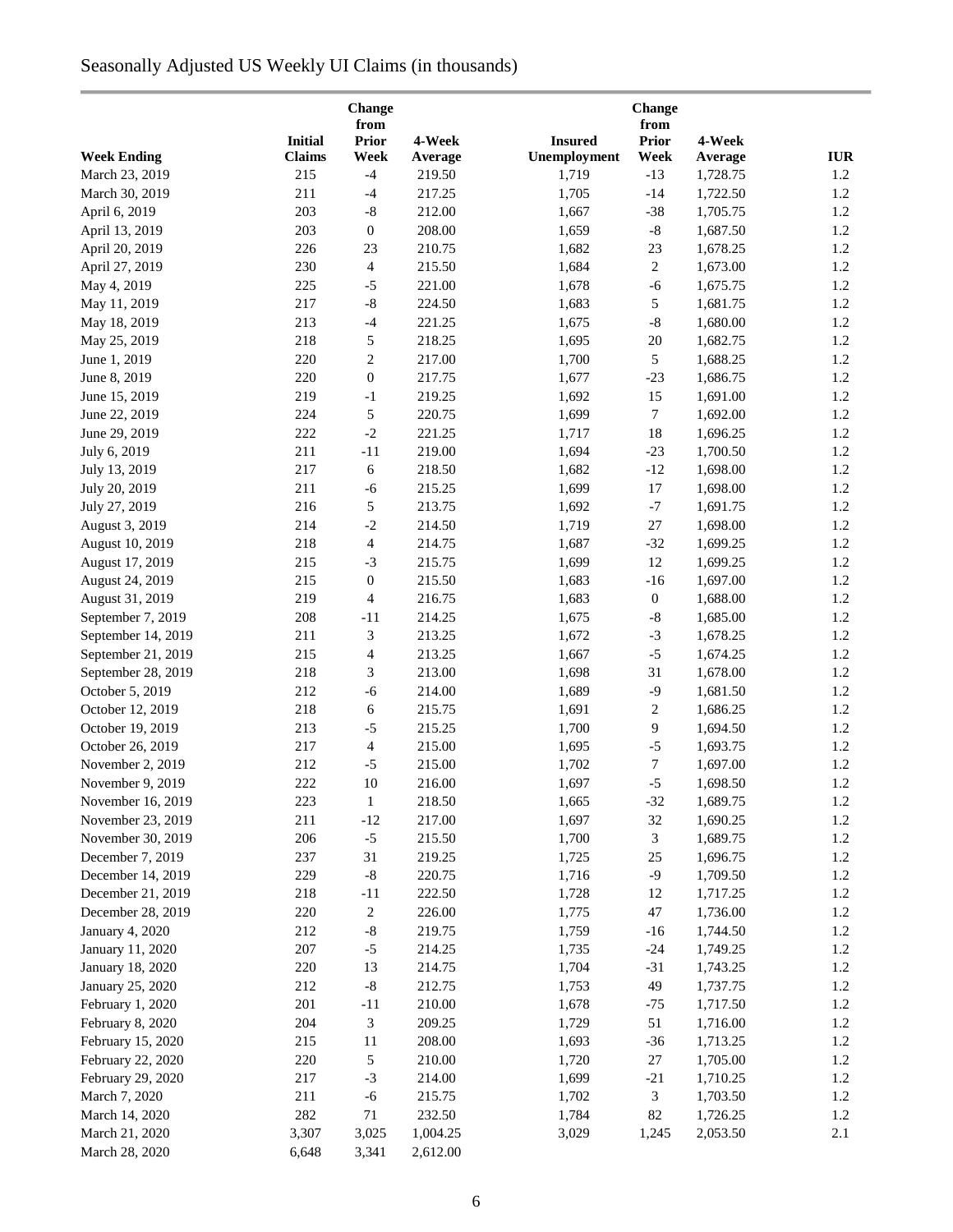#### INITIAL CLAIMS FILED DURING WEEK ENDED MARCH 21

INSURED UNEMPLOYMENT FOR WEEK ENDED

|                             | MARCH 21         |                    |                |                                    |                                  |               |            |                     |                   | <b>MARCH 14</b>       |                      |                                         |
|-----------------------------|------------------|--------------------|----------------|------------------------------------|----------------------------------|---------------|------------|---------------------|-------------------|-----------------------|----------------------|-----------------------------------------|
|                             |                  | <b>CHANGE FROM</b> |                |                                    |                                  |               |            | <b>CHANGE FROM</b>  |                   |                       |                      | <b>ALL PROGRAMS</b><br><b>EXCLUDING</b> |
|                             |                  | LAST               | YEAR           |                                    |                                  |               |            | LAST                | <b>YEAR</b>       |                       |                      | <b>RAILROAD</b>                         |
| <b>STATE NAME</b>           | <b>STATE</b>     | <b>WEEK</b>        | <b>AGO</b>     | UCFE <sup>1</sup> UCX <sup>1</sup> |                                  |               |            | STATE $(\%)^2$ WEEK |                   | AGO UCFE <sup>1</sup> | UCX <sup>1</sup>     | <b>RETIREMENT</b>                       |
| Alabama                     | 10892            | 9073               | 8672           | 13                                 | 4                                | 12487         | 0.6        | $-583$              | $-1782$           | 57                    | 34                   | 12578                                   |
| Alaska                      | 7847             | 6727               | 6997           | $\mathfrak{2}$                     | 1                                | 8512          | 2.8        | $-10$               | $-752$            | 137                   | 11                   | 8660                                    |
| Arizona                     | 29348            | 25504              | 25946          | 10                                 | 1                                | 18108         | 0.6        | 513                 | $-879$            | 182                   | 41                   | 18331                                   |
| Arkansas                    | 9275             | 7893               | 7012           | 2                                  | 3                                | 10988         | 0.9        | $-526$              | 573               | 70                    | 35                   | 11093                                   |
| California                  | 186333           | 128727             | 146501         | 134                                | 83                               | 421912        | 2.4        | 70568               | 37066             | 2364                  | 1263                 | 425539                                  |
| Colorado                    | 19774            | 17453              | 18224          | 16                                 | 14                               | 21309         | 0.8        | 49                  | $-1577$           | 278                   | 142                  | 21729                                   |
| Connecticut                 | 25100            | 21660              | 22592          | 13                                 | $\mathbf{2}$                     | 44194         | 2.7        | 4408                | 3067              | 49                    | 60                   | 44303                                   |
| Delaware                    | 10776            | 10304              | 10316          | 5                                  | 9                                | 5297          | 1.2        | $-13$               | $-106$            | 11                    | 12                   | 5320                                    |
| District of Columbia        | 14462            | 13249              | 14074          | 67                                 | $\boldsymbol{0}$                 | 7378          | 1.3        | 632                 | 141               | 197                   | $\tau$               | 7582                                    |
| Florida                     | 74313            | 67850              | 68960          | 40                                 | 72                               | 33728         | 0.4        | 1484                | $-1202$           | 144                   | 103                  | 33975                                   |
| Georgia                     | 12140            | 6695               | 7958           | 10                                 | 9                                | 27507         | 0.6        | 2155                | 3589              | 155                   | 129                  | 27791                                   |
| Hawaii                      | 8815             | 7226               | 7760           | 5                                  | 1                                | 6426          | 1.0        | 231                 | $-126$            | 72                    | 46                   | 6544                                    |
| Idaho                       | 13586            | 12555              | 12482          | 11                                 | 4                                | 7869          | 1.1        | $-1467$             | $-797$            | 199                   | 16                   | 8084                                    |
| Illinois                    | 114114           | 103244             | 106181         | 12                                 | $\overline{4}$                   | 125437        | 2.1        | $-4888$             | $-5877$           | 305                   | 128                  | 125870                                  |
| Indiana                     | 59755            | 57159              | 57686          | 11                                 | 20                               | 20778         | 0.7        | $-695$              | 1110              | 22                    | 23                   | 20823                                   |
| Iowa                        | 40952            | 38723              | 38680          | 16                                 | 7                                | 26496         | 1.7        | $-1320$             | $-2834$           | 47                    | 22                   | 26565                                   |
| Kansas                      | 23563            | 21808              | 22292          | $\mathbf{1}$                       | $\mathbf{2}$                     | 9973          | 0.7        | 202                 | $-913$            | 28                    | 27                   | 10028                                   |
| Kentucky<br>Louisiana       | 49023            | 46238              | 47066          | $\boldsymbol{0}$                   | $\boldsymbol{0}$                 | 22328         | 1.2        | $-612$              | 2011              | 187                   | 121                  | 22636                                   |
|                             | 72438            | 70183              | 70819          | 23                                 | 13<br>$\mathbf{2}$               | 14143         | 0.7        | 156                 | 69                | 48                    | 17                   | 14208                                   |
| Maine                       | 21459            | 20825              | 20898          | $\mathbf{0}$                       |                                  | 8703          | 1.4        | 252                 | 537               | 42                    | 10                   | 8755                                    |
| Maryland                    | 42981<br>148452  | 39117<br>141003    | 40058          | 17<br>39                           | 14<br>49                         | 26467         | 1.0<br>2.3 | $-579$<br>8791      | $-2446$           | 180<br>99             | 75<br>90             | 26722                                   |
| Massachusetts               |                  |                    | 144151         |                                    |                                  | 83127         |            |                     | 4533              |                       |                      | 83316                                   |
| Michigan                    | 128006<br>115773 | 122668             | 123119         | 65<br>28                           | 44<br>30                         | 75075         | 1.7<br>2.3 | $-682$              | -3883<br>9108     | 174                   | 65<br>58             | 75314<br>66968                          |
| Minnesota                   | 5519             | 111763             | 112460<br>4589 | 3                                  |                                  | 66787         | 0.6        | 5006                |                   | 123                   | 23                   |                                         |
| Mississippi                 |                  | 4372               |                |                                    | 1                                | 6667          |            | -431                | $-817$            | 65                    |                      | 6755                                    |
| Missouri<br>Montana         | 42246<br>15349   | 38230<br>14532     | 38689<br>14620 | 2<br>28                            | $\mathfrak{Z}$<br>$\mathfrak{Z}$ | 21538<br>9818 | 0.8<br>2.2 | $-843$<br>$-294$    | $-1735$<br>$-950$ | 83<br>457             | 26<br>19             | 21647<br>10294                          |
| Nebraska                    | 15700            | 14905              | 14970          | 11                                 | $\overline{4}$                   | 4859          | 0.5        | $-217$              | $-2040$           | 16                    | 8                    | 4883                                    |
|                             | 92298            | 85942              | 90183          | 7                                  | $\overline{4}$                   | 19822         |            |                     | 670               |                       |                      | 19971                                   |
| Nevada                      | 29379            | 28737              | 28863          | $\overline{4}$                     | 4                                | 4024          | 1.4<br>0.6 | 347<br>115          | $-216$            | 103<br>$\tau$         | 46<br>$\mathfrak{2}$ | 4033                                    |
| New Hampshire<br>New Jersey | 115815           | 106348             | 108330         | 11                                 | $\tau$                           | 105840        | 2.6        | 1557                | 1599              | 215                   | 275                  | 106330                                  |
| New Mexico                  | 18105            | 17236              | 17268          | $\overline{2}$                     | $\boldsymbol{0}$                 | 9288          | 1.2        | $-278$              | $-252$            | 195                   | 41                   | 9524                                    |
| New York                    | 79999            | 65727              | 67315          | 22                                 | 9                                | 167214        | 1.8        | 8946                | 15052             | 300                   | 305                  | 167819                                  |
| North Carolina              | 94083            | 90550              | 91287          | 37                                 | 47                               | 20652         | 0.5        | 969                 | 629               | 97                    | 88                   | 20837                                   |
| North Dakota                | 5662             | 5247               | 5451           | 9                                  | $\mathfrak{Z}$                   | 6169          | 1.5        | $-180$              | 278               | 15                    | 3                    | 6187                                    |
| Ohio                        | 196309           | 189263             | 190328         | 17                                 | 82                               | 68323         | 1.3        | -193                | 3088              | 101                   | 120                  | 68544                                   |
| Oklahoma                    | 21926            | 20090              | 20354          | 19                                 | 9                                | 16854         | 1.1        | 372                 | 2637              | 54                    | 47                   | 16955                                   |
| Oregon                      | 30054            | 25785              | 26199          | 33                                 | 6                                | 30523         | 1.6        | 1521                | 338               | 561                   | 58                   | 31142                                   |
| Pennsylvania                | 377451           | 362012             | 365554         | 317                                | 48                               | 128029        | 2.2        | $-813$              | $-6724$           | 496                   | 183                  | 128708                                  |
| Puerto Rico                 | 20148            | 18976              | 19146          | $\mathbf{1}$                       | $\overline{4}$                   | 15239         | 1.8        | $-3465$             | $-114$            | 120                   | 72                   | 15431                                   |
| Rhode Island                | 35847            | 34739              | 35089          | $\boldsymbol{0}$                   | 1                                | 10857         | 2.3        | 165                 | -640              | 17                    | 7                    | 10881                                   |
| South Carolina              | 31826            | 29733              | 30093          | 7                                  | 9                                | 15111         | 0.7        | 79                  | 746               | 32                    | 60                   | 15203                                   |
| South Dakota                | 1761             | 1571               | 1590           | 4                                  | $\boldsymbol{0}$                 | 2674          | 0.6        | $-196$              | $-575$            | 47                    | 3                    | 2724                                    |
| Tennessee                   | 38077            | 35375              | 35710          | 35                                 | 22                               | 18350         | 0.6        | $-100$              | 651               | 89                    | 51                   | 18490                                   |
| Texas                       | 155426           | 139250             | 141044         | 85                                 | 139                              | 126427        | 1.0        | $-1478$             | 8433              | 554                   | 923                  | 127904                                  |
| Utah                        | 19690            | 18385              | 18817          | 23                                 | $\overline{c}$                   | 10826         | 0.7        | 125                 | 696               | 149                   | 17                   | 10992                                   |
| Vermont                     | 3784             | 3125               | 3285           | $\mathbf{1}$                       | $\sqrt{2}$                       | 4810          | 1.6        | $-86$               | $-337$            | 8                     | $\boldsymbol{2}$     | 4820                                    |
| Virgin Islands              | 123              | 79                 | 99             | $\boldsymbol{0}$                   | $\boldsymbol{0}$                 | 584           | 1.7        | -8                  | 158               | 14                    | $\boldsymbol{0}$     | 598                                     |
| Virginia                    | 46277            | 43571              | 44136          | 10                                 | 14                               | 21628         | 0.6        | 292                 | 103               | 176                   | 176                  | 21980                                   |
| Washington                  | 129909           | 115669             | 124504         | 32                                 | 75                               | 62623         | 1.9        | 7035                | 2947              | 451                   | 427                  | 63501                                   |
| West Virginia               | 3536             | 2671               | 2796           | $\boldsymbol{0}$                   | $\sqrt{2}$                       | 14154         | 2.1        | $-1240$             | 1586              | 38                    | 35                   | 14227                                   |
| Wisconsin                   | 51031            | 45841              | 45615          | 10                                 | 9                                | 43607         | 1.5        | 2869                | 1288              | 99                    | 28                   | 43734                                   |
| Wyoming                     | 3653             | 3136               | 3309           | 12                                 | $\boldsymbol{0}$                 | 3197          | 1.2        | $-178$              | 290               | 63                    | 11                   | 3271                                    |
| Totals                      |                  | 2920160 2668744    | 2730137        | 1282                               | 897                              | 2074736 1.4   |            | 97464               | 65419             | 9792                  | 5591                 | 2090119                                 |
|                             |                  |                    |                |                                    |                                  |               |            |                     |                   |                       |                      |                                         |

Figures appearing in columns showing over-the-week changes reflect all revisions in data for prior week submitted by state agencies.

- 1. The Unemployment Compensation program for Federal Employees (UCFE) and the Unemployment Compensation for Ex-servicemembers (UCX) exclude claims filed jointly under other programs to avoid duplication.
- 2. Rate is not seasonally adjusted. The source of U.S. total covered employment is BLS.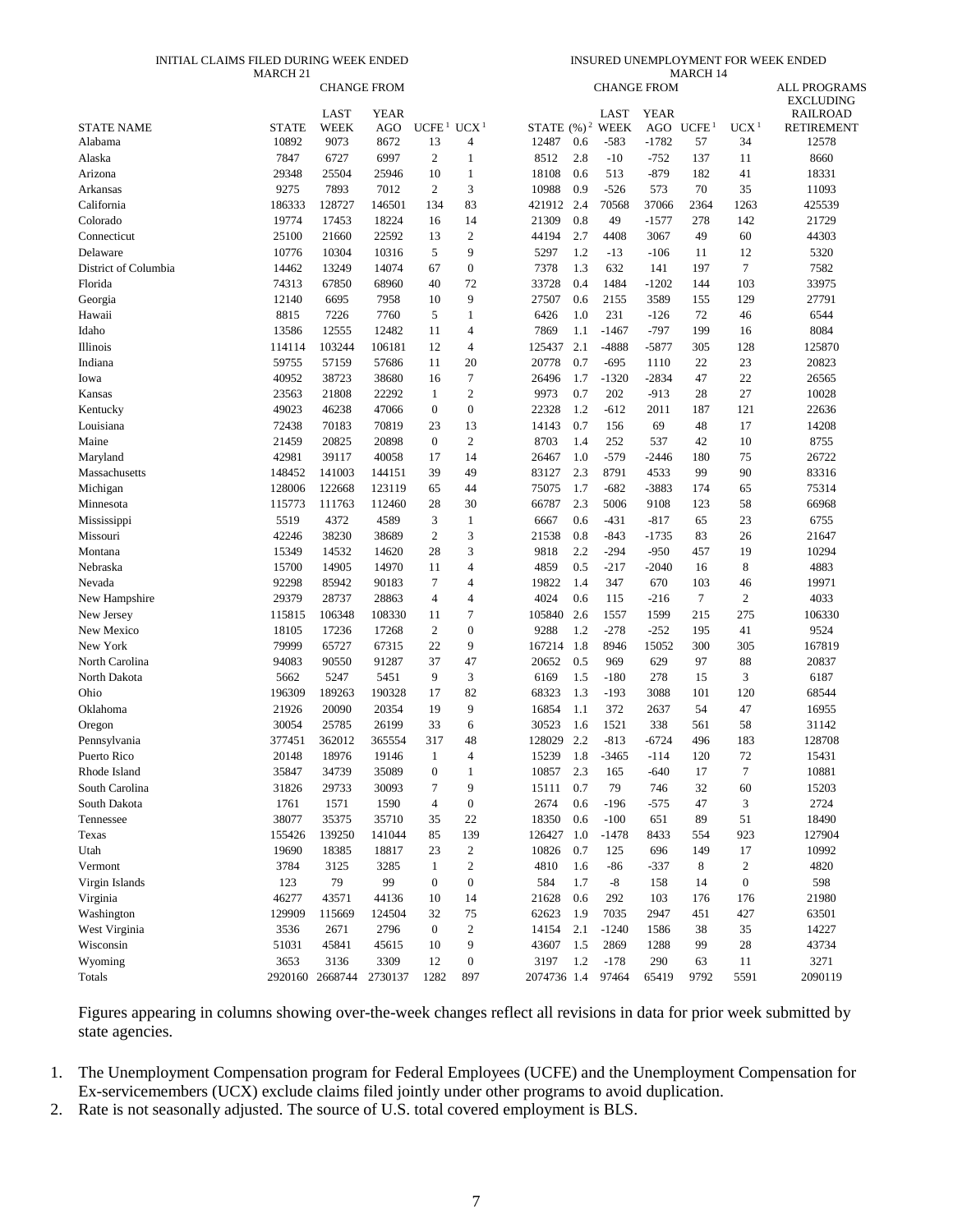# **UNADJUSTED INITIAL CLAIMS FOR WEEK ENDED MARCH 21, 2020**

# STATES WITH AN INCREASE OF MORE THAN 1,000

| <b>State</b>           | <b>Change</b> | <b>State Supplied Comment</b>                                                                                                                                                                                                                                                                                                                                                                                                                                             |
|------------------------|---------------|---------------------------------------------------------------------------------------------------------------------------------------------------------------------------------------------------------------------------------------------------------------------------------------------------------------------------------------------------------------------------------------------------------------------------------------------------------------------------|
| PA                     | $+362,012$    | Layoffs in the transportation and warehousing, accommodation and food services,                                                                                                                                                                                                                                                                                                                                                                                           |
|                        |               | administrative, support, waste management, and remediation services, and health care and                                                                                                                                                                                                                                                                                                                                                                                  |
|                        |               | social assistance industries.                                                                                                                                                                                                                                                                                                                                                                                                                                             |
| <b>OH</b>              | $+189,263$    | Increase in initial claims due to COVID-19.                                                                                                                                                                                                                                                                                                                                                                                                                               |
| MA                     | $+141,003$    | Increase in initial claims due to COVID-19.                                                                                                                                                                                                                                                                                                                                                                                                                               |
| TX                     | $+139,250$    | Layoffs in the accommodation and food services, transportation and warehousing, health care<br>and social assistance, administrative, support, waste management, and remediation services,<br>mining, retail trade, manufacturing, real estate rental and leasing, and construction industries.                                                                                                                                                                           |
| CA                     | $+128,727$    | Layoffs in the service industry.                                                                                                                                                                                                                                                                                                                                                                                                                                          |
| MI                     | $+122,668$    | Layoffs in the accommodation and food services, health care and social assistance,<br>manufacturing, retail trade, administrative, support, waste management, and remediation<br>services, arts, entertainment, and recreation, service, professional, scientific, and technical<br>services, construction, transportation and warehousing, educational services, information,<br>management of companies and enterprises, and real estate rental and leasing industries. |
| <b>WA</b>              | $+115,669$    | Layoffs in the retail trade, educational services, health care and social assistance, arts,<br>entertainment, and recreation, and accommodation and food services industries.                                                                                                                                                                                                                                                                                             |
| MN                     | $+111,763$    | Increase in initial claims due to COVID-19.                                                                                                                                                                                                                                                                                                                                                                                                                               |
| NJ                     | $+106,348$    | Increase in initial claims due to COVID-19.                                                                                                                                                                                                                                                                                                                                                                                                                               |
| $\mathbf{I}$           | $+103,244$    | Layoffs in the accommodation and food services, health care and social assistance, and<br>manufacturing industries.                                                                                                                                                                                                                                                                                                                                                       |
| NC                     | $+90,550$     | Layoffs in the health care and social assistance, and administrative, support, waste<br>management, and remediation services industries.                                                                                                                                                                                                                                                                                                                                  |
| <b>NV</b>              | $+85,942$     | Increase in initial claims due to COVID-19.                                                                                                                                                                                                                                                                                                                                                                                                                               |
| LA                     | $+70,183$     | No comment.                                                                                                                                                                                                                                                                                                                                                                                                                                                               |
| FL                     | $+67,850$     | Layoffs in the service, retail trade, manufacturing, wholesale trade, construction, and<br>agriculture, forestry, fishing, and hunting industries.                                                                                                                                                                                                                                                                                                                        |
| <b>NY</b>              | $+65,727$     | Layoffs in the accommodation and food services, arts, entertainment, and recreation, and health<br>care and social assistance industries. Increase in initial claims due to COVID-19.                                                                                                                                                                                                                                                                                     |
| IN                     | $+57,159$     | Layoffs in the accommodation and food services, manufacturing, health care and social<br>assistance industries. Increase in initial claims due to COVID-19.                                                                                                                                                                                                                                                                                                               |
| KY                     | $+46,238$     | No comment.                                                                                                                                                                                                                                                                                                                                                                                                                                                               |
| WI                     | $+45,841$     | Layoffs in the accommodation and food services and health care and social assistance<br>industries. Increase in initial claims due to COVID-19.                                                                                                                                                                                                                                                                                                                           |
| VA                     | $+43,571$     | Layoffs in the accommodation and food services industry.                                                                                                                                                                                                                                                                                                                                                                                                                  |
| MD                     | $+39,117$     | No comments.                                                                                                                                                                                                                                                                                                                                                                                                                                                              |
| IA                     | $+38,723$     | Layoffs in the accommodation and food services, health care and social assistance, service,<br>educational services, and arts, entertainment, and recreation industries. Increase in initial<br>claims due to COVID-19.                                                                                                                                                                                                                                                   |
| <b>MO</b>              | $+38,230$     | Layoffs in the accommodation and food services, health care and social assistance, and retail<br>trade industries. Increase in initial claims due to COVID-19.                                                                                                                                                                                                                                                                                                            |
| TN                     | $+35,375$     | Layoffs in the accommodation and food services, retail trade, health care and social assistance,<br>service, and administrative, support, waste management and remediation services industries.                                                                                                                                                                                                                                                                           |
| RI                     | $+34,739$     | Layoffs in the accommodation and food services, health care and social assistance, transportation<br>and warehousing, and arts, entertainment, and recreation industries.                                                                                                                                                                                                                                                                                                 |
| <b>SC</b>              | $+29,733$     | Increase in initial claims due to COVID-19.                                                                                                                                                                                                                                                                                                                                                                                                                               |
| NH                     | $+28,737$     | Increase in initial claims due to COVID-19.                                                                                                                                                                                                                                                                                                                                                                                                                               |
| <b>OR</b>              | $+25,785$     | Increase in initial claims due to COVID-19.                                                                                                                                                                                                                                                                                                                                                                                                                               |
| $\mathbf{A}\mathbf{Z}$ | $+25,504$     | No comment.                                                                                                                                                                                                                                                                                                                                                                                                                                                               |
| KS                     | $+21,808$     | No comment.                                                                                                                                                                                                                                                                                                                                                                                                                                                               |
| CT                     | $+21,660$     | Increase in initial claims due to COVID-19.                                                                                                                                                                                                                                                                                                                                                                                                                               |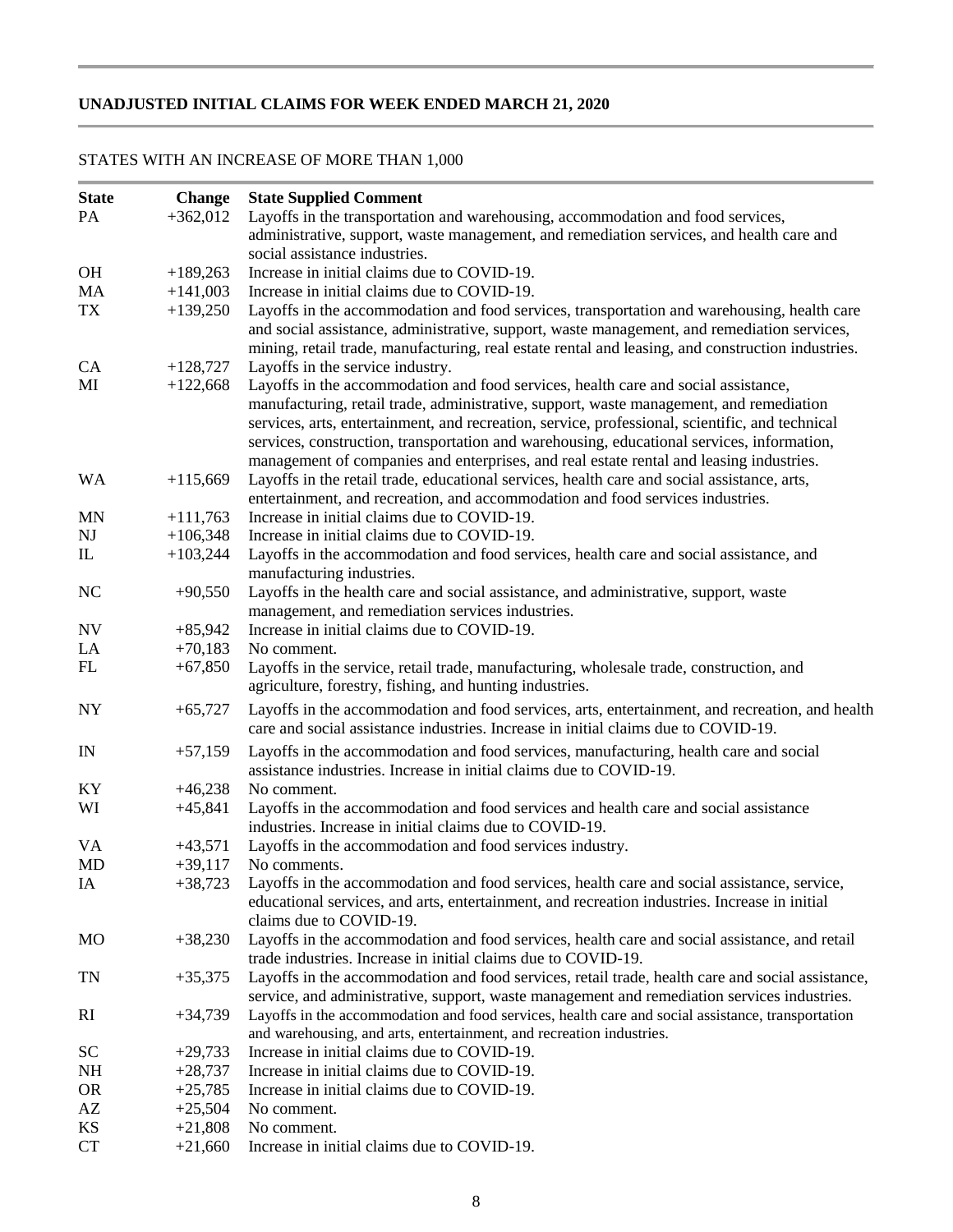| ME        | $+20,825$ | Layoffs in the accommodation and food services, health care and social assistance,                 |
|-----------|-----------|----------------------------------------------------------------------------------------------------|
|           |           | manufacturing, retail trade, arts, entertainment, and recreation, and service industries. Increase |
|           |           | in initial claims due to COVID-19.                                                                 |
| OK        | $+20,090$ | No comment.                                                                                        |
| <b>PR</b> | $+18,976$ | Increase in initial claims due to COVID-19.                                                        |
| UT        | $+18,385$ | No comment.                                                                                        |
| CO        | $+17,453$ | Layoffs in the arts, entertainment, and recreation and accommodation and food services             |
|           |           | industries. Increase in initial claims due to COVID-19.                                            |
| <b>NM</b> | $+17,236$ | No comment.                                                                                        |
| NE        | $+14,905$ | Increase in initial claims due to COVID-19.                                                        |
| MT        | $+14,532$ | Increase in initial claims due to COVID-19.                                                        |
| DC        | $+13,249$ | Increase in initial claims due to COVID-19.                                                        |
| ID        | $+12,555$ | Increase in initial claims due to COVID-19.                                                        |
| DE        | $+10,304$ | Increase in initial claims due to COVID-19.                                                        |
| AL        | $+9,073$  | Layoffs in the accommodation and food services, health care and social assistance,                 |
|           |           | administrative, support, waste management, and remediation services, retail trade, educational     |
|           |           | services, and transportation and warehousing industries. Increase in initial claims due to         |
|           |           | COVID-19.                                                                                          |
| AR        | $+7,893$  | No comment.                                                                                        |
| H         | $+7,226$  | Increase in initial claims due to COVID-19.                                                        |
| AK        | $+6,727$  | No comment.                                                                                        |
| GA        | $+6,695$  | Layoffs in the accommodation and food services, health care and social assistance,                 |
|           |           | professional, scientific and technical services, administrative, support, waste management, and    |
|           |           | remediation services, and retail trade industries.                                                 |
| ND        | $+5,247$  | Increase in initial claims due to COVID-19.                                                        |
| MS        | $+4,372$  | Increase in initial claims due to COVID-19.                                                        |
| WY        | $+3,136$  | Layoffs in the construction, mining, administrative, support, waste management, and                |
|           |           | remediation services, retail trade, and accommodation and food services industries. Increase in    |
|           |           | initial claims due to COVID-19.                                                                    |
| <b>VT</b> | $+3,125$  | Increase in initial claims due to COVID-19.                                                        |
| WV        | $+2,671$  | No comment.                                                                                        |
| <b>SD</b> | $+1,571$  | No comment.                                                                                        |
|           |           |                                                                                                    |

# STATES WITH A DECREASE OF MORE THAN 1,000

- **State Change State Supplied Comment** None
-